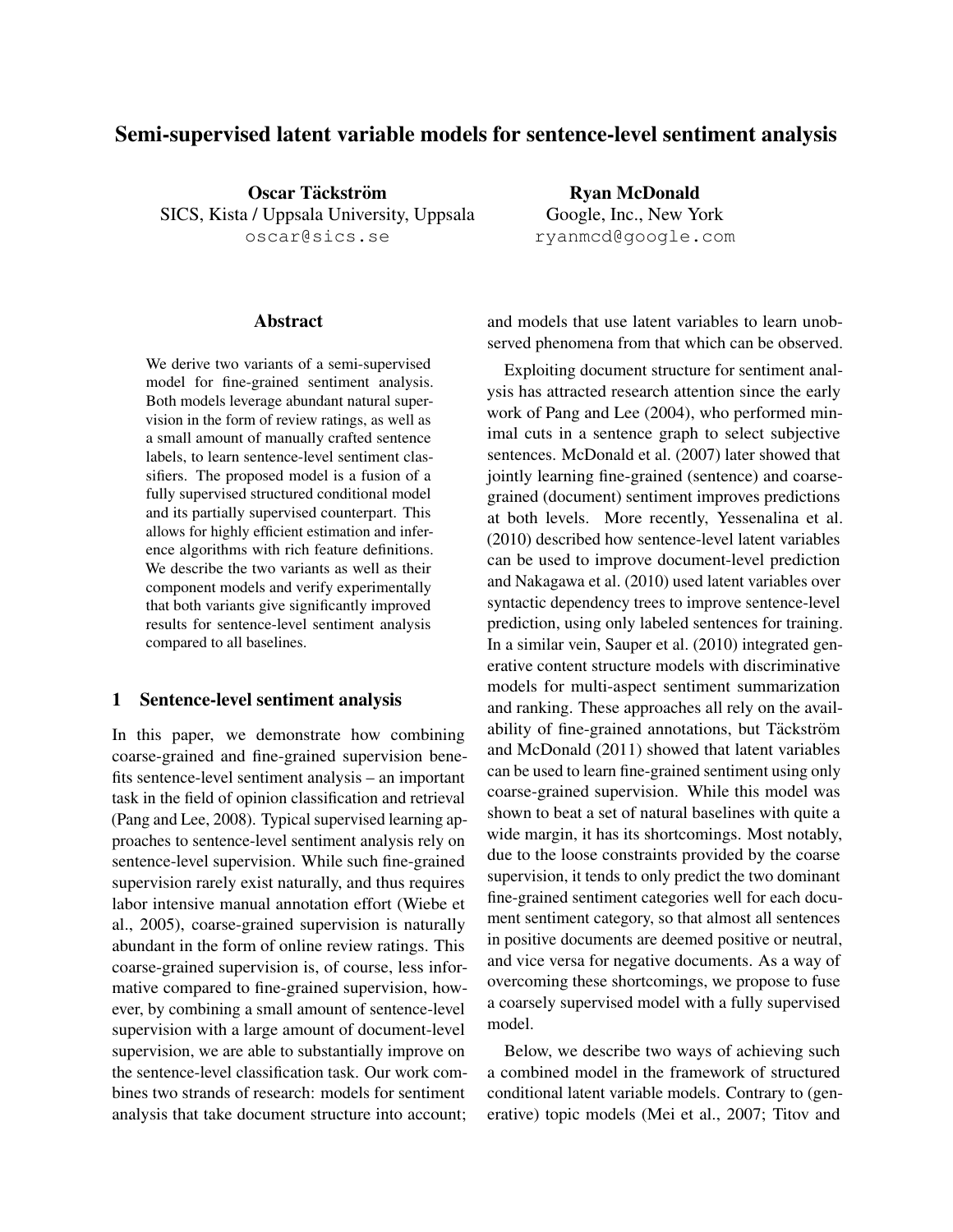

Figure 1: a) Factor graph of the fully observed graphical model. b) Factor graph of the corresponding latent variable model. During training, shaded nodes are observed, while non-shaded nodes are unobserved. The input sentences  $s_i$  are always observed. Note that there are no factors connecting the document node,  $y^d$ , with the input nodes, s, so that the sentence-level variables,  $y^s$ , in effect form a bottleneck between the document sentiment and the input sentences.

McDonald, 2008; Lin and He, 2009), structured conditional models can handle rich and overlapping features and allow for exact inference and simple gradient based estimation. The former models are largely orthogonal to the one we propose in this work and combining their merits might be fruitful. As shown by Sauper et al. (2010), it is possible to fuse generative document structure models and task specific structured conditional models. While we do model document structure in terms of sentiment transitions, we do not model topical structure. An interesting avenue for future work would be to extend the model of Sauper et al. (2010) to take coarse-grained taskspecific supervision into account, while modeling fine-grained task-specific aspects with latent variables.

Note also that the proposed approach is orthogonal to semi-supervised and unsupervised induction of context independent (prior polarity) lexicons (Turney, 2002; Kim and Hovy, 2004; Esuli and Sebastiani, 2009; Rao and Ravichandran, 2009; Velikovich et al., 2010). The output of such models could readily be incorporated as features in the proposed model.

# 1.1 Preliminaries

Let d be a document consisting of n sentences,  $s =$  $(s_i)_{i=1}^n$ , with a document–sentence-sequence pair denoted  $\boldsymbol{d}=(d,\boldsymbol{s}).$  Let  $\boldsymbol{y}^d=(y^d,\boldsymbol{y}^s)$  denote random variables<sup>1</sup> – the document level sentiment,  $y^d$ , and the sequence of sentence level sentiment,  $y^s = (y_i^s)_{i=1}^n$ . In what follows, we assume that we have access to two training sets: a small set of fully labeled instances,  $\mathcal{D}_F = \{ (d_j, y_j^d) \}_{j=1}^{m_f}$ , and a large set of coarsely labeled instances  $\mathcal{D}_C = \{(\boldsymbol{d}_j, y_j^d)\}_{j=m_f+1}^{m_f+m_c}$ . Furthermore, we assume that  $y^d$  and all  $y_i^s$  take values in  $\{POS, NEG, NEW\}$ .

We focus on structured conditional models in the exponential family, with the standard parametrization

$$
p_{\theta}(y^d, \boldsymbol{y}^s | \boldsymbol{s}) = \exp \left\{ \langle \phi(y^d, \boldsymbol{y}^s, \boldsymbol{s}), \theta \rangle - A_{\theta}(\boldsymbol{s}) \right\},\,
$$

where  $\theta \in \mathbb{R}^n$  is a parameter vector,  $\phi(\cdot) \in \mathbb{R}^n$  is a vector valued feature function that factors according to the graph structure outlined in Figure 1, and  $A_{\theta}$ is the log-partition function. This class of models is known as conditional random fields (CRFs) (Lafferty et al., 2001), when all variables are observed, and as hidden conditional random fields (HCRFs) (Quattoni et al., 2007), when only a subset of the variables are observed.

### 1.2 The fully supervised fine-to-coarse model

McDonald et al. (2007) introduced a fully supervised model in which predictions of coarse-grained (document) and fine-grained (sentence) sentiment are learned and inferred jointly. They showed that learning both levels jointly improved performance at both levels, compared to learning each level individually, as well as to using a cascaded model in which the predictions at one level are used as input to the other.

Figure 1a outlines the factor graph of the corre-

<sup>&</sup>lt;sup>1</sup>We are abusing notation throughout by using the same symbols to refer to random variables and their particular assignments.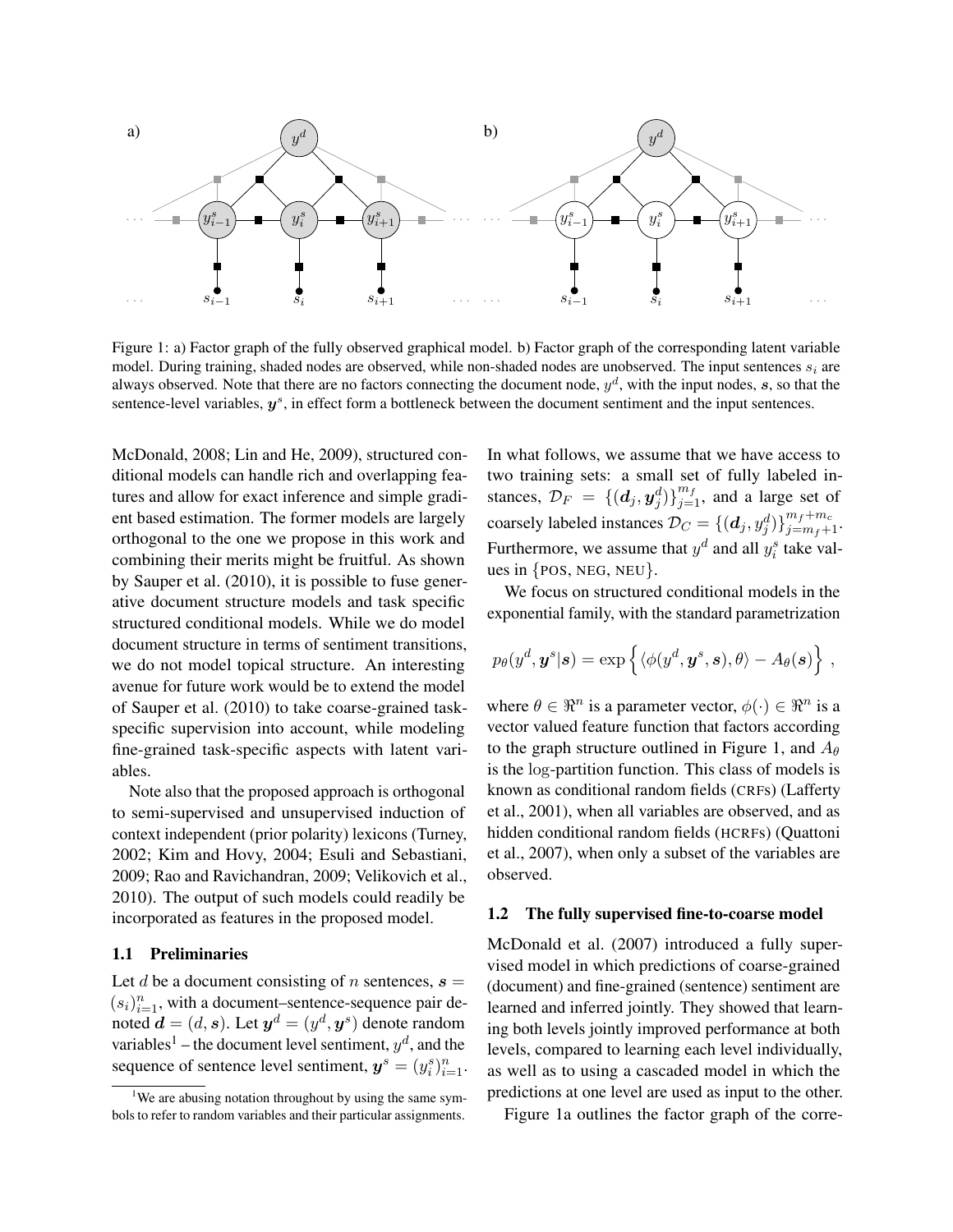sponding conditional random field.<sup>2</sup> The parameters,  $\theta_F$ , of this model can be estimated from the set of fully labeled data,  $\mathcal{D}_F$ , by maximizing the joint conditional likelihood function

$$
L_F(\theta_F) = \sum_{j=1}^{m_f} \log p_{\theta_F}(y_j^d, \mathbf{y}_j^s | \mathbf{s}_j) - \frac{\|\theta_F\|^2}{2\sigma_F^2},
$$

where  $\sigma_F^2$  is the variance of the Normal $(0, \sigma_F^2)$  prior. Note that  $L_F$  is a concave function and consequently its unique maximum can be found by gradient based optimization techniques.

### 1.3 Latent variables for coarse supervision

Recently, Täckström and McDonald (2011) showed that fine-grained sentiment can be learned from coarse-grained supervision alone. Specifically, they used a HCRF model with the same structure as that in Figure 1a, but with sentence labels treated as latent variables. The factor graph corresponding to this model is outlined in Figure 1b.

The fully supervised model might benefit from factors that directly connect the document variable,  $y^d$ , with the inputs  $s$ . However, as argued by Täckström and McDonald (2011), when only document-level supervision is available, the document variable,  $y^d$ , should be independent of the input, s, conditioned on the latent variables,  $y^s$ . This prohibits the model from bypassing the latent variables, which is crucial, since we seek to improve the sentence-level predictions, rather than the document-level predictions.

The parameters,  $\theta_C$ , of this model can be estimated from the set of coarsely labeled data,  $\mathcal{D}_C$ , by maximizing the marginalized conditional likelihood function

$$
L_C(\theta_C) = \sum_{j=m_f+1}^{m_f+m_c} \log \sum_{\boldsymbol{y}^s} p_{\theta_C}(y_j^d, \boldsymbol{y}^s | \boldsymbol{s}_j) - \frac{\|\theta_C\|^2}{2\sigma_C^2},
$$

where the marginalization is over all possible sequences of latent sentence label assignments  $y^s$ .

Due to the introduction of latent variables, the marginal likelihood function is non-concave and thus there are no guarantees of global optimality, however, we can still use a gradient based optimization technique to find a local maximum.

# 2 Combining coarse and full supervision

The fully supervised and the partially supervised models both have their merits. The former requires an expensive and laborious process of manual annotation, while the latter can be used with readily available document labels, such as review star ratings. The latter, however, has its shortcomings in that the coarse-grained sentiment signal is less informative compared to a fine-grained signal. Thus, in order to get the best of both worlds, we would like to combine the merits of both of these models.

#### 2.1 A cascaded model

A straightforward way of fusing the two models is by means of a cascaded model in which the predictions of the partially supervised model, trained by maximizing  $L_C(\theta_C)$  are used to derive additional features for the fully supervised model, trained by maximizing  $L_F(\theta_F)$ .

Although more complex representations are possible, we generate meta-features for each sentence based solely on operations on the estimated distributions,  $p_{\theta_C}(y^d, y_i^s | \boldsymbol{s})$ . Specifically, we encode the following probability distributions as discrete features by uniform bucketing, with bucket width 0.1: the joint distribution,  $p_{\theta_C}(y^d, y_i^s | \boldsymbol{s})$ ; the marginal document distribution,  $p_{\theta_C}(y^d|s)$ ; and the marginal sentence distribution,  $p_{\theta_C}(y_i^s | s)$ . We also encode the argmax of these distributions, as well as the pairwise combinations of the derived features.

The upshot of this cascaded approach is that it is very simple to implement and efficient to train. The downside is that only the partially supervised model influences the fully supervised model; there is no reciprocal influence between the models. Given the non-concavity of  $L_C(\theta_C)$ , such influence could be beneficial.

# 2.2 Interpolating likelihood functions

A more flexible way of fusing the two models is to interpolate their likelihood functions, thereby allowing for both coarse and joint supervision of the same model. Such a combination can be achieved by constraining the parameters so that  $\theta_I = \theta_F = \theta_C$  and taking the mean of the likelihood functions  $L_F$  and  $L<sub>C</sub>$ , appropriately weighted by a hyper-parameter  $\lambda$ .

<sup>&</sup>lt;sup>2</sup> Figure 1a differs slightly from the model employed by Mc-Donald et al. (2007), where they had factors connecting the document label  $y^d$  with each input  $s_i$  as well.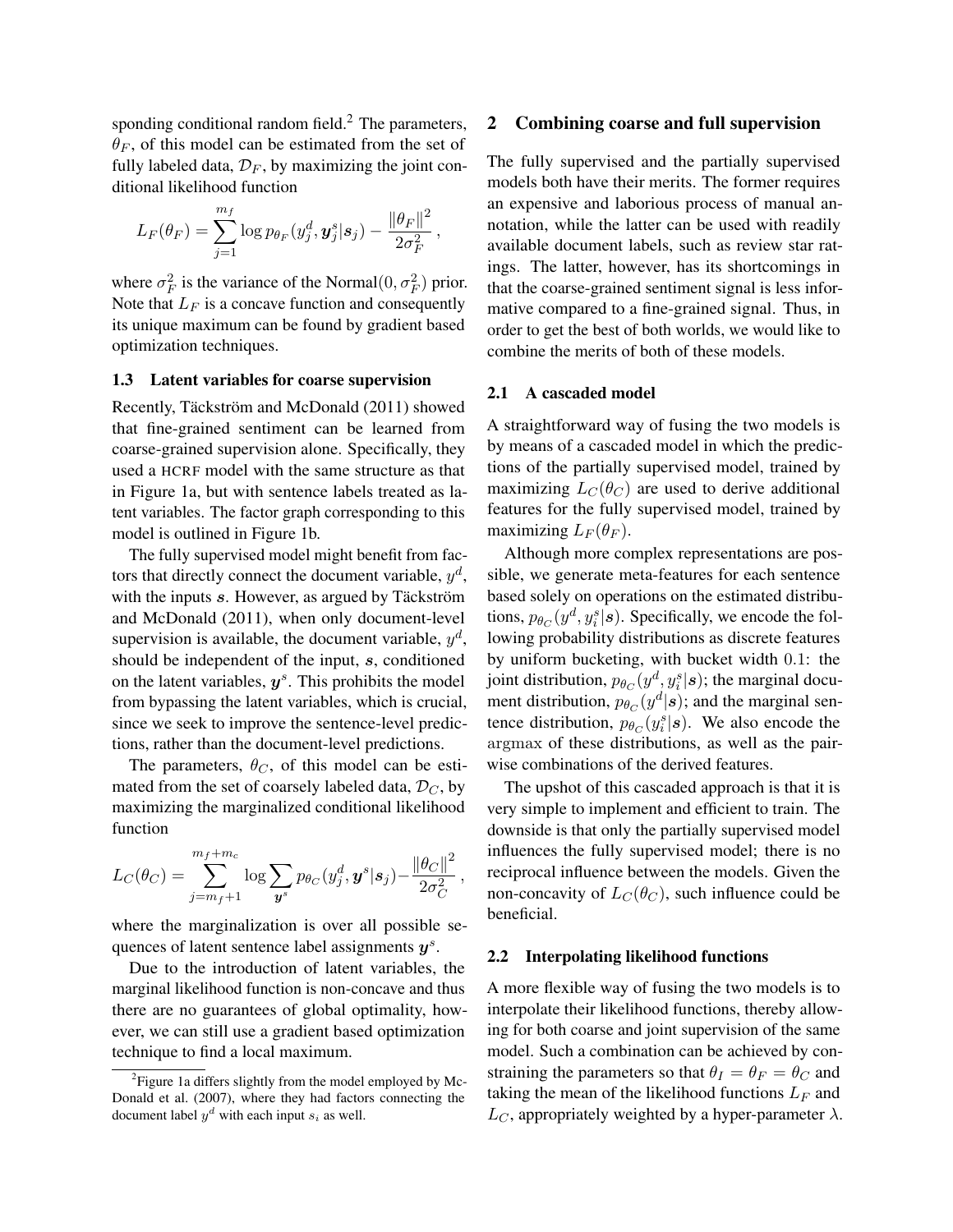The result is the interpolated likelihood function

$$
L_I(\theta_I) = \lambda L_F(\theta_I) + (1 - \lambda)L_C(\theta_I).
$$

A simple, yet efficient, way of optimizing this objective function is to use stochastic gradient ascent with learning rate  $\eta$ . At each step we select a fully labeled instance,  $(\boldsymbol{d}_j, \boldsymbol{y}_j^d) \in \mathcal{D}_F,$  with probability  $\lambda$ and a coarsely labeled instance,  $(d_j, y_j^d) \in \mathcal{D}_C$ , with probability  $(1 - \lambda)$ . We then update the parameters,  $\theta_I$ , according to the gradients  $\partial L_F$  and  $\partial L_C$ , respectively. In principle we could use different learning rates  $\eta_F$  and  $\eta_C$  as well as different prior variances  $\sigma_F^2$  and  $\sigma_C^2$ , but in what follows we set them equal.

Since we are interpolating conditional models, we need at least partial observations of each instance. Methods for blending discriminative and generative models (Lasserre et al., 2006; Suzuki et al., 2007; Agarwal and Daumé, 2009; Sauper et al., 2010), would enable incorporation of completely unlabeled data as well. It is straightforward to extend the proposed model along these lines, however, in practice coarsely labeled sentiment data is so abundant on the web (e.g., rated consumer reviews) that incorporating completely unlabeled data seems superfluous. Furthermore, using conditional models with shared parameters throughout allows for rich overlapping features, while maintaining simple and efficient inference and estimation.

## 3 Experiments

For the following experiments, we used the same data set and a comparable experimental setup to that of Täckström and McDonald  $(2011).<sup>3</sup>$  We compare the two proposed hybrid models (Cascaded and Interpolated) to the fully supervised model of McDonald et al. (2007) (FineToCoarse) as well as to the soft variant of the coarsely supervised model of Täckström and McDonald (2011) (Coarse).

The learning rate was fixed to  $\eta = 0.001$ , while we tuned the prior variances,  $\sigma^2$ , and the number of epochs for each model. When sampling according to  $\lambda$  during optimization of  $L_I(\theta_I)$ , we cycle through  $\mathcal{D}_F$  and  $\mathcal{D}_C$  deterministically, but shuffle these sets between epochs. Due to time constraints, we fixed the interpolation factor to  $\lambda = 0.1$ , but tuning this could potentially improve the results of the interpolated model. For the same reason we allowed a maximum of 30 epochs, for all models, while Täckström and McDonald (2011) report a maximum of 75 epochs.

To assess the impact of fully labeled versus coarsely labeled data, we took stratified samples without replacement, of sizes 60, 120, and 240 reviews, from the fully labeled folds and of sizes 15,000 and 143,580 reviews from the coarsely labeled data. On average each review consists of ten sentences. We performed 5-fold stratified cross-validation over the labeled data, while using stratified samples for the coarsely labeled data. Statistical significance was assessed by a hierachical bootstrap of 95% confidence intervals, using the technique described by Davison and Hinkley (1997).

# 3.1 Results and analysis

Table 1 lists sentence-level accuracy along with 95% confidence interval for all tested models. We first note that the interpolated model dominates all other models in terms of accuracy. While the cascaded model requires both large amounts of fully labeled and coarsely labeled data, the interpolated model is able to take advantage of both types of data on its own and jointly. Still, by comparing the fully supervised and the coarsely supervised models, the superior impact of fully labeled over coarsely labeled data is evident. As can be seen in Figure 2, when all data is used, the cascaded model outperforms the interpolated model for some recall values, and vice versa, while both models dominate the supervised approach for the full range of recall values.

As discussed earlier, and confirmed by Table 2, the coarse-grained model only performs well on the predominant sentence-level categories for each document category. The supervised model handles negative and neutral sentences well, but performs poorly on positive sentences even in positive documents. The interpolated model, while still better at capturing the predominant category, does a better job overall.

These results are with a maximum of 30 training iterations. Preliminary experiments with a maximum of 75 iterations indicate that all models gain from more iterations; this seems to be especially true for the supervised model and for the cascaded model with less amount of course-grained data.

<sup>&</sup>lt;sup>3</sup>The annotated test data can be downloaded from http://www.sics.se/people/oscar/datasets.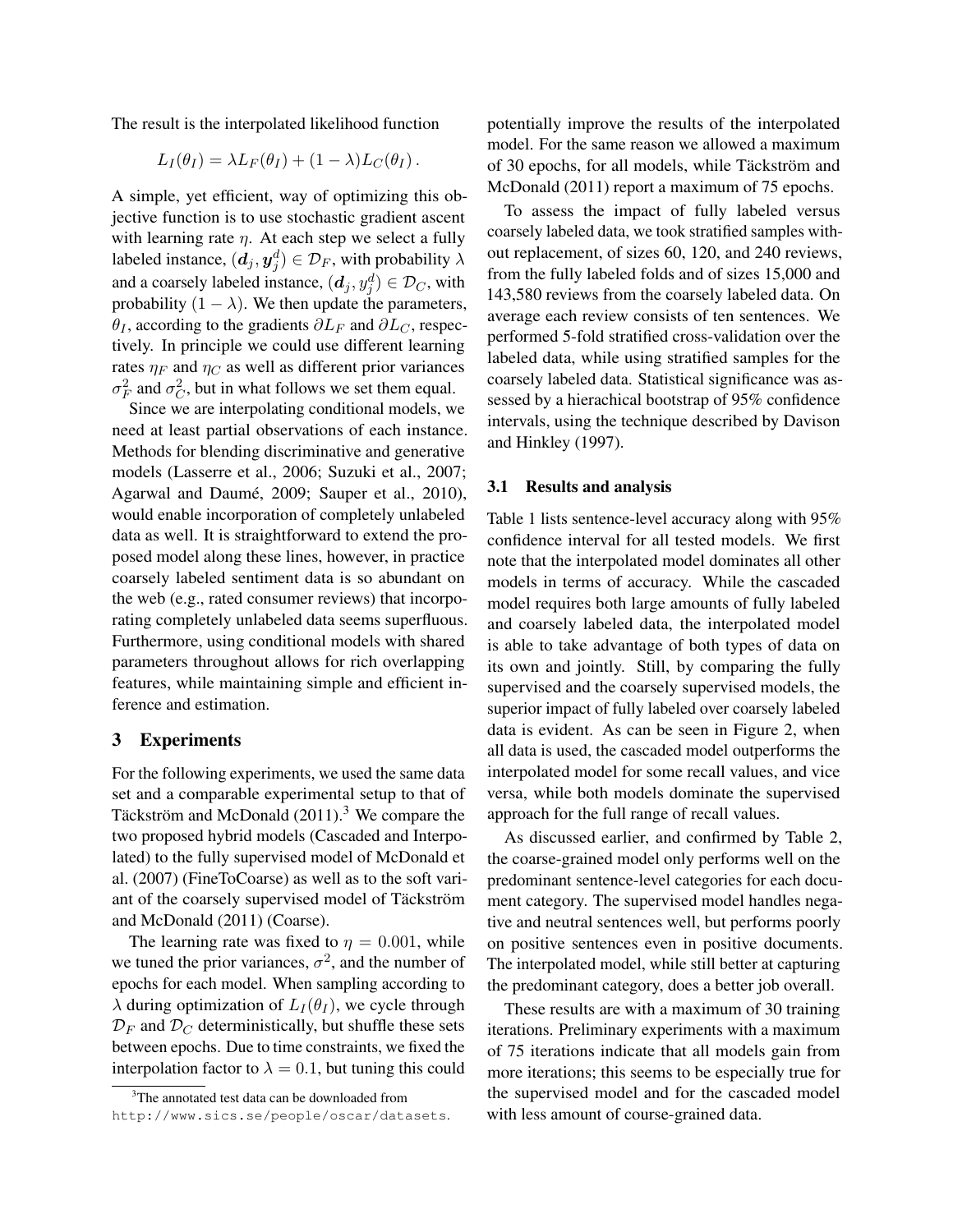|              | $ \mathcal{D}_C  = 15{,}000$ |                       |                       | $ \mathcal{D}_C  = 143,580$ |                       |                       |
|--------------|------------------------------|-----------------------|-----------------------|-----------------------------|-----------------------|-----------------------|
|              | $ \mathcal{D}_F =60$         | $ \mathcal{D}_F =120$ | $ \mathcal{D}_F =240$ | $ \mathcal{D}_F =60$        | $ \mathcal{D}_F =120$ | $ \mathcal{D}_F =240$ |
| FineToCoarse | $49.3(-1.3, 1.4)$            | $53.4(-1.8, 1.7)$     | $54.6(-3.6, 3.8)$     | $49.3(-1.3, 1.4)$           | $53.4(-1.8, 1.7)$     | $54.6(-3.6, 3.8)$     |
| Coarse       | $49.6(-1.5, 1.8)$            | $49.6(-1.5, 1.8)$     | $49.6(-1.5, 1.8)$     | $53.5(-1.2, 1.4)$           | $53.5(-1.2, 1.4)$     | $53.5(-1.2, 1.4)$     |
| Cascaded     | $39.7(-6.8, 5.7)$            | $45.4(-3.1, 2.9)$     | $42.6(-6.5, 6.5)$     | $55.6(-2.9, 2.7)$           | $55.0(-3.2, 3.4)$     | $56.8(-3.8, 3.6)$     |
| Interpolated | $54.3(-1.4, 1.4)$            | $55.0(-1.7, 1.6)$     | $57.5(-4.1, 5.2)$     | $56.0(-2.4, 2.1)$           | $54.5(-2.9, 2.8)$     | $59.1 (-2.8, 3.4)$    |

Table 1: Sentence level results for varying numbers of fully labeled  $(\mathcal{D}_F)$  and coarsely labeled  $(\mathcal{D}_C)$  reviews. Bold: significantly better than the FineToCoarse model according to a hierarchical bootstrapped confidence interval,  $p < 0.05$ .



Figure 2: Interpolated POS / NEG sentence-level precision-recall curves with  $|\mathcal{D}_C| = 143,580$  and  $|\mathcal{D}_F| = 240$ .

|              | POS docs. | NEG docs. | NEU docs. |
|--------------|-----------|-----------|-----------|
| FineToCoarse | 35/11/59  | 33/76/42  | 29/63/55  |
| Coarse       | 70/14/43  | 11/71/34  | 43/47/53  |
| Cascaded     | 43/17/61  | 0/75/49   | 10/64/50  |
| Interpolated | 73/16/51  | 42/72/48  | 54/52/57  |

Table 2: POS / NEG / NEU sentence-level  $F_1$ -scores per document category ( $|\mathcal{D}_C| = 143,580$  and  $|\mathcal{D}_F| = 240$ ).

# 4 Conclusions

Learning fine-grained classification tasks in a fully supervised manner does not scale well due to the lack of naturally occurring supervision. We instead proposed to combine coarse-grained supervision, which is naturally abundant but less informative, with fine-grained supervision, which is scarce but more informative. To this end, we introduced two simple, yet effective, methods of combining fully labeled and coarsely labeled data for sentence-level sentiment analysis. First, a cascaded approach where a coarsely supervised model is used to generate features for a fully supervised model. Second, an interpolated model that directly optimizes a combination of joint and marginal likelihood functions. Both proposed models are structured conditional models that allow for rich overlapping features, while maintaining highly efficient exact inference and robust estimation properties. Empirically, the interpolated model is superior to the other investigated models, but with sufficient amounts of coarsely labeled and fully labeled data, the cascaded approach is competitive.

### Acknowledgments

The first author acknowledges the support of the Swedish National Graduate School of Language Technology (GSLT). The authors would also like to thank Fernando Pereira and Bob Carpenter for early discussions on using HCRFs in sentiment analysis.